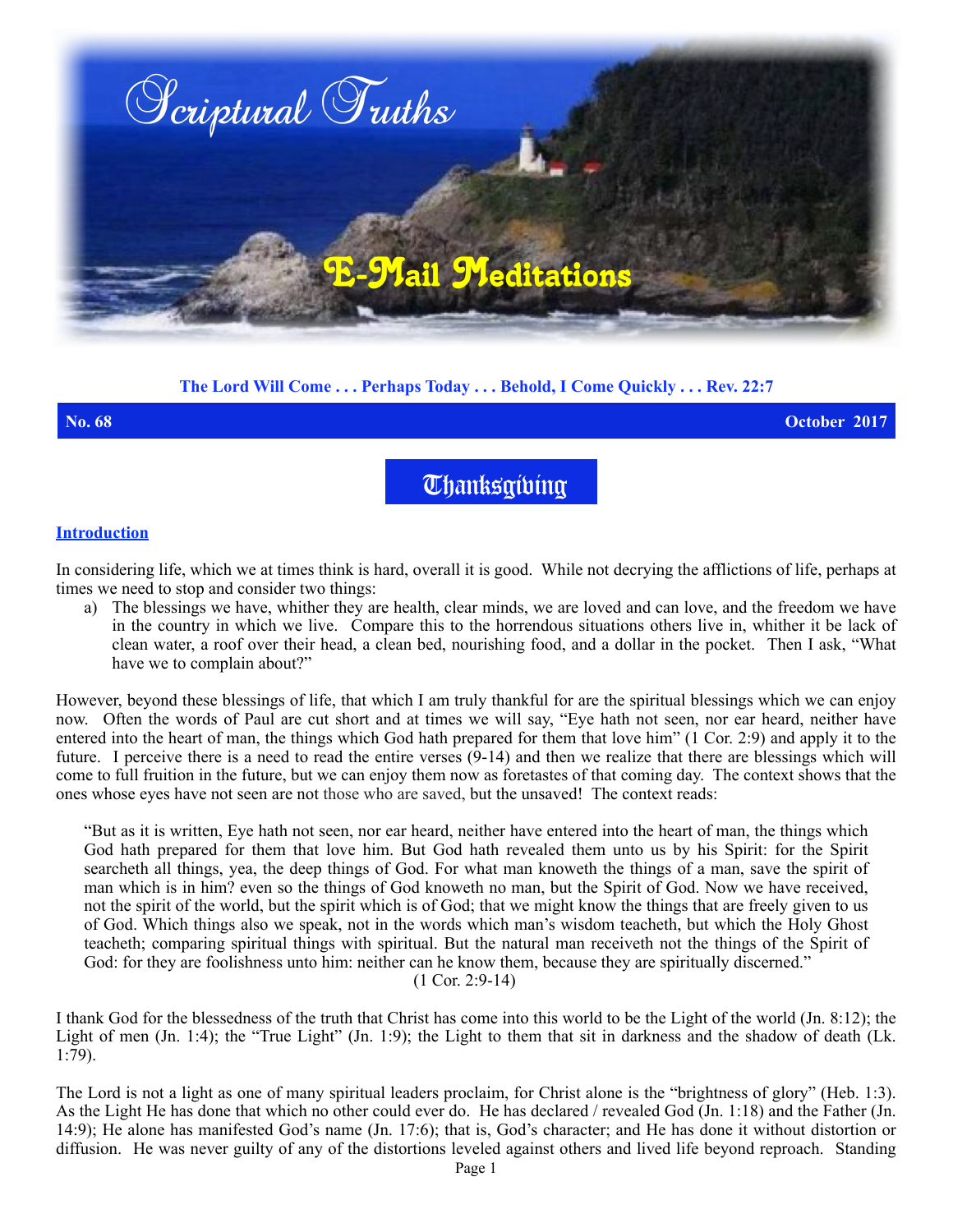amid a hostile throng He asked the question, "Which of you convinceth me of sin?" (Jn. 8:46). At His judgment in response to a question He said, "I spake openly to the world: I ever taught in the synagogue, and in the temple, whither the Jews always resort; and in secret have I said nothing" (Jn. 18:20). Undoubtedly the two greatest commendations of His perfections came concerning Satan and God.

- a) Concerning Satan, the Lord could say, "The prince of this world cometh, and hath nothing in me" (Jn. 14:30). Try as much as Satan could, let him scrutinize every activity, word and deed, he could find nothing to hold against the Lord.
- b) Concerning God, He looked at the Lord and opening the Heavens declared, "This is my beloved Son, in whom I am well pleased" (Matt. 3:17).

### **The Perfections Of Christ As The Light**

The Lord was and is the Light in at least three great areas:

- 1) He was the Light of God being the "brightness of glory (Heb. 1:3).
	- a) He fully and perfectly revealed the mind, the will, and power of God. That had never been done before nor since.
- 2) He was the Light in illuminating the tactics of Satan and how to overcome him.
- 3) He was the Light of man, and as such:
	- a) He revealed the life beyond. None other had ever done that (Lk. 16:22-26).
	- b) As the Light, He showed the disciple that he was being used of Satan (Matt. 16:22-23).
	- c) The way back to fellowship with God (Jn. 14:6).

Being the Light meant that the Holy Spirit was free to work unhindered in the mortal frame of the Lord. There was nothing in His life intellectually, physically, spiritually, or morally which in any way dimmed the outshining of the Light of His Person. It was only due to His own curtailments that the blaze of His glory did not beam forth to be seen by man, for such a sight would have been too much for sinful man. Universally all would have fallen or bowed before Him. The glory that radiated from His person on the mount of Transfiguration would have caused man to die (Mk. 9:1-3).

I am thankful that the Lord ever came into this world, living a public life as a carpenter doing manual jobs (Mk. 6:3); going to a graveside to weep (Jn. 11:35); physically suffered in His body (1 Pet. 4:1); yet no matter how severe the temptation, never sinned (Heb. 4:15).

I am thankful God manifested His infinite mercy, grace, and love in sending the Lord to be the Saviour of the world (Jn. 4:42). Well did the hymn writer pen the words:

> Can it be true, the things they say of You? You walked this earth, sharing with friends You knew All that they had, the work, the joy, the pain That we might find the way to heaven again.

And day by day, You still return this way But we recall, there was a debt to pay Out of Your love for Your own world above You left that Holy thing, Your endless love to prove.

Can it be true, the same things they did to You? The death, the shame, and were Your friends so few? Yet You returned again alive and free, Can it be true, my Lord? It had to be.

I am deeply thankful to the Lord for offering Himself to be the sacrifice for sin and suffering in my place as my substitute. To know that on that cross in the three hours of darkness, He was bruised, chastised, afflicted by God (Isa. 53:4-5). Marvelous truth. He endured the forsaking from God that was my just deserts for all eternity.

# **He Showed With Perfect Provision The Way Back To God**

There were some who, by all outward appearances, indicated that they were in fellowship with God. Some would have been taught (as many are today) that there is no assurance of going to heaven before the judgment. They honestly feel it is the height of presumption to declare, "My sins are forgiven and when I die I will be in heaven". They would view the judgment of God like a pair of scales, on one side would be put their honest endeavors and good works and on the other